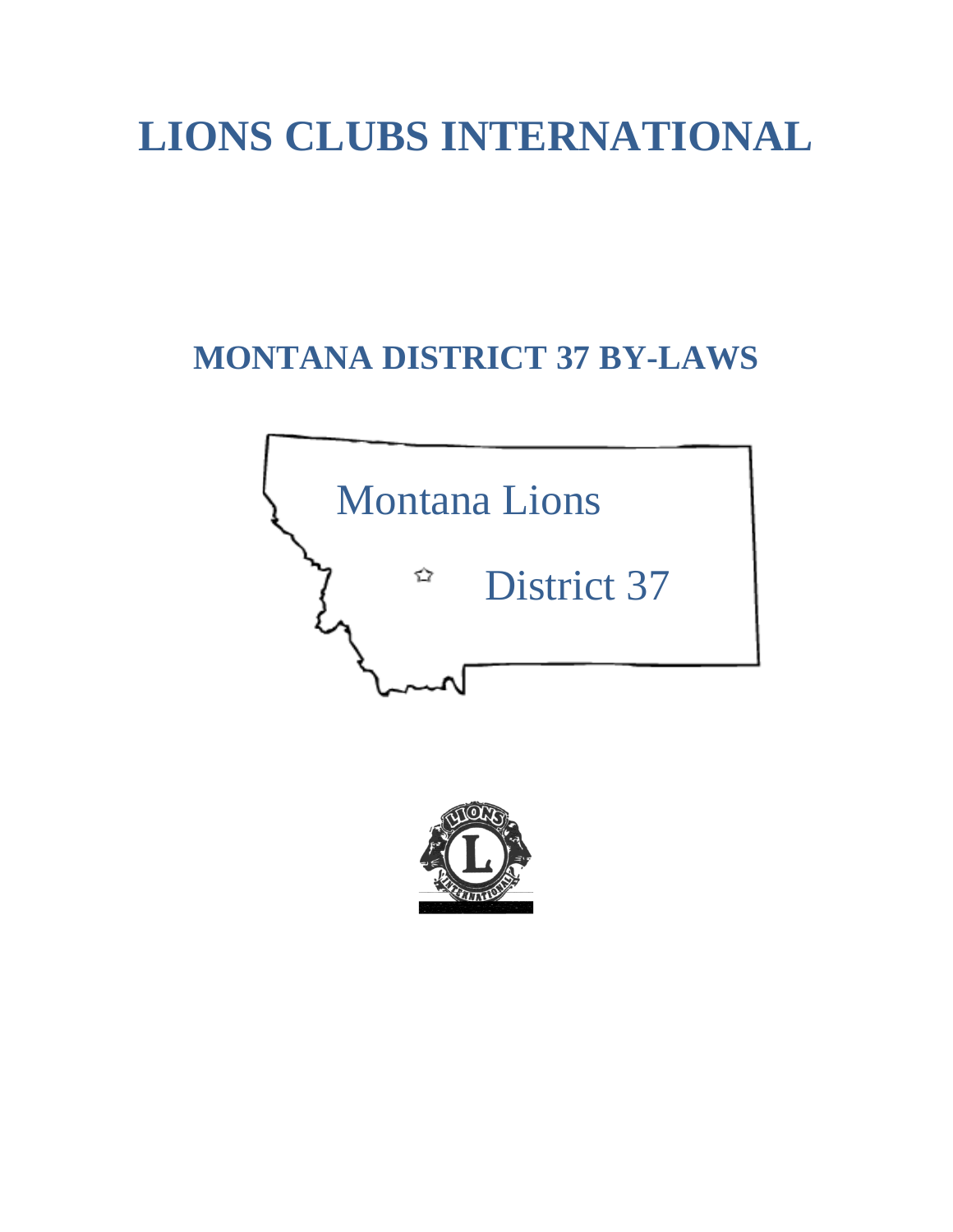# **DISTRICT 37 BY-LAWS**

### **BY-LAWS TABLE OF CONTENTS**

|                                           | Article 1 District Nominations, Elections and Appointments |           |
|-------------------------------------------|------------------------------------------------------------|-----------|
|                                           | Section 1 – Nominating Committee                           | Page 1    |
|                                           | Section 2 – District Governor, First and Second            |           |
|                                           | <b>Vice District Governor Election: Procedure</b>          | Page 1    |
|                                           | Section $3 -$ Ballot                                       | Page 1    |
|                                           | Section 4 – District Governor Vacancy                      | Page 1    |
|                                           | Section 5 – First and Second Vice District Governors       |           |
|                                           | and Other Vacancies                                        | Page 1    |
|                                           | Section $6 -$ Appointment                                  | Page 2    |
|                                           | Section 7 – Removal                                        | Page 2    |
| Article $II$ – District Meetings          |                                                            | Page 3    |
| Article III – District Convention         |                                                            | Pages 3-4 |
| Article IV – District Administration Fund |                                                            | Page 5    |
| Article $V$ – Miscellaneous               |                                                            | Page 6    |
| Article VI – Amendments                   |                                                            | Page 6    |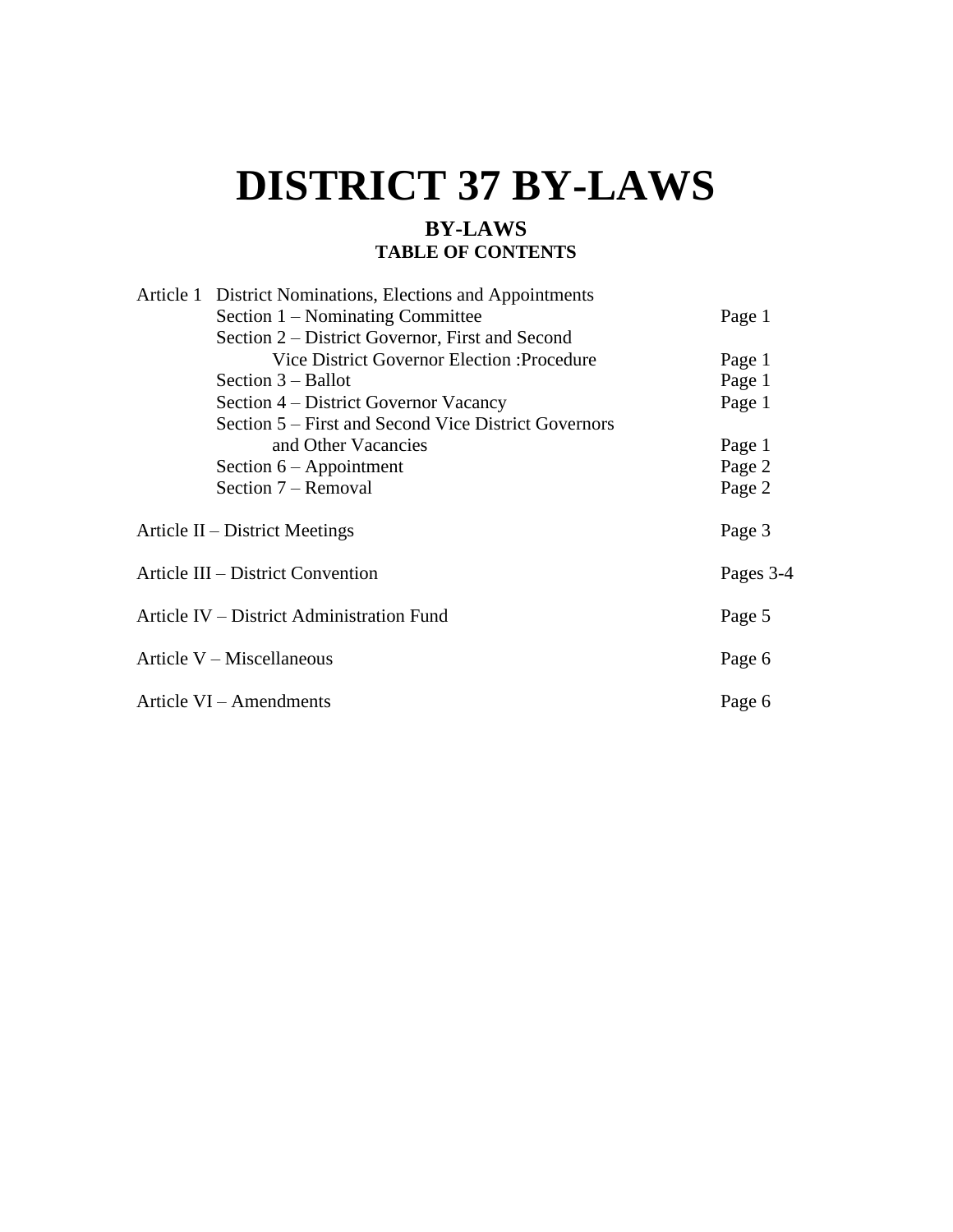#### **ARTICLE I District Nominations, Elections and Appointments**

Section 1: **Nominating Committee:** Each District Governor shall appoint, by written notification, received at least sixty (60) days prior to the District Convention, a Nominating Committee of not more than five (5) members, each of whom shall be a member in good standing of a different Lions club in good standing in the District, and shall not at the time of their appointment hold any elected District or International Office. In addition to the above, a Chairperson is to be appointed and the Clubs notified of the Chairperson appointed. Then Clubs in good standing may submit nominations to such Chairperson or District Governor for the consideration of the Nominating Committee. Notifications must be in writing. They can be by e-mail, or United States Postal Service, or hand delivered. Verbal communications need to be reduced to a written format and provided to the Nominating Committee Chairperson or other appointed Nominating Committee Member.

Section 2: **District Governor; First or Second Vice Governor Election Procedures:** Any qualified member of a Club in the District seeking the office of District Governor; First or Second Vice Governor shall file his/her intention to so run in writing with the Nominating Committee a minimum of thirty (30) days prior to its report to the convention, and furnish evidence of his/her compliance with the qualifications for said office set out in the International Constitution and By-Laws. The Nominating Committee shall place in nomination at the district convention the name(s) of all candidate(s) so qualified. If none are so received and/or so qualified, then, but then only, nominations for the office may be made from the floor. A candidate shall be allowed one nominating speech of no more than five (5) minutes duration, and one seconding speech of no more than three (3) minutes duration.

Section 3: **BALLOT:** The election shall be by secret written ballot, with the candidate or candidates required to secure a majority of the votes cast by the delegates present and voting in order to be declared elected; for purpose of such election, a majority is defined as a number more than one-half of the total valid votes cast excluding blanks and abstentions. If, on the first ballot, and subsequent ballots, no candidate receives a majority, the candidate or tied candidates receiving the lowest number of votes shall be eliminated and balloting shall continue until one candidate receives a majority. In case of a tie on any ballot, balloting shall continue on the tied candidates until one is elected.

Section 4: **DISTRICT GOVERNOR VACANCY**. In the event of a vacancy in the office of district governor, the same shall be filled in accordance with the provisions of the International Constitution and By-Laws. The immediate past district governor, first and second vice district governors, the region chairpersons, zone chairpersons, the cabinet secretary and cabinet treasurer (or cabinet secretary/treasurer) and all Past District Governors shall convene at a date, time and place called and determined by the immediate past district governor to select a replacement for recommendation to the International Board of Directors. (See Exhibit B in the Policy Manual.) In order for a Lion to be eligible and qualified to be selected to fill a vacancy in the office of district governor, he/she must: (See District 37 Policy Manual).

Section 5: **FIRST AND SECOND VICE DISTRICT GOVERNORS AND OTHER VACANCIES**. Any vacancy in office except that of district governor and first and second vice district governors shall be filled by appointment from the district governor for the unexpired term. In event of a vacancy arising in the office of first or second vice district governor, the district governor shall convene a meeting of the members of the existing cabinet as provided for in the International Constitution and By-Laws and all Past District Governors who are members in good standing of a chartered Lions club in good standing in the district. It shall be the duty of the attendees at this meeting to appoint a qualified club member as first or second vice district governor for the remainder of the term. In filling said vacancy, it shall be the duty of the district governor, or if not available, the most recent past district governor who is available, to send out invitations to attend said meeting and it shall also be his/her responsibility to preside as chairperson of the meeting. The chairperson shall convey the results to the international office within seven (7) days together with evidence of invitations sent and meeting attendance. Each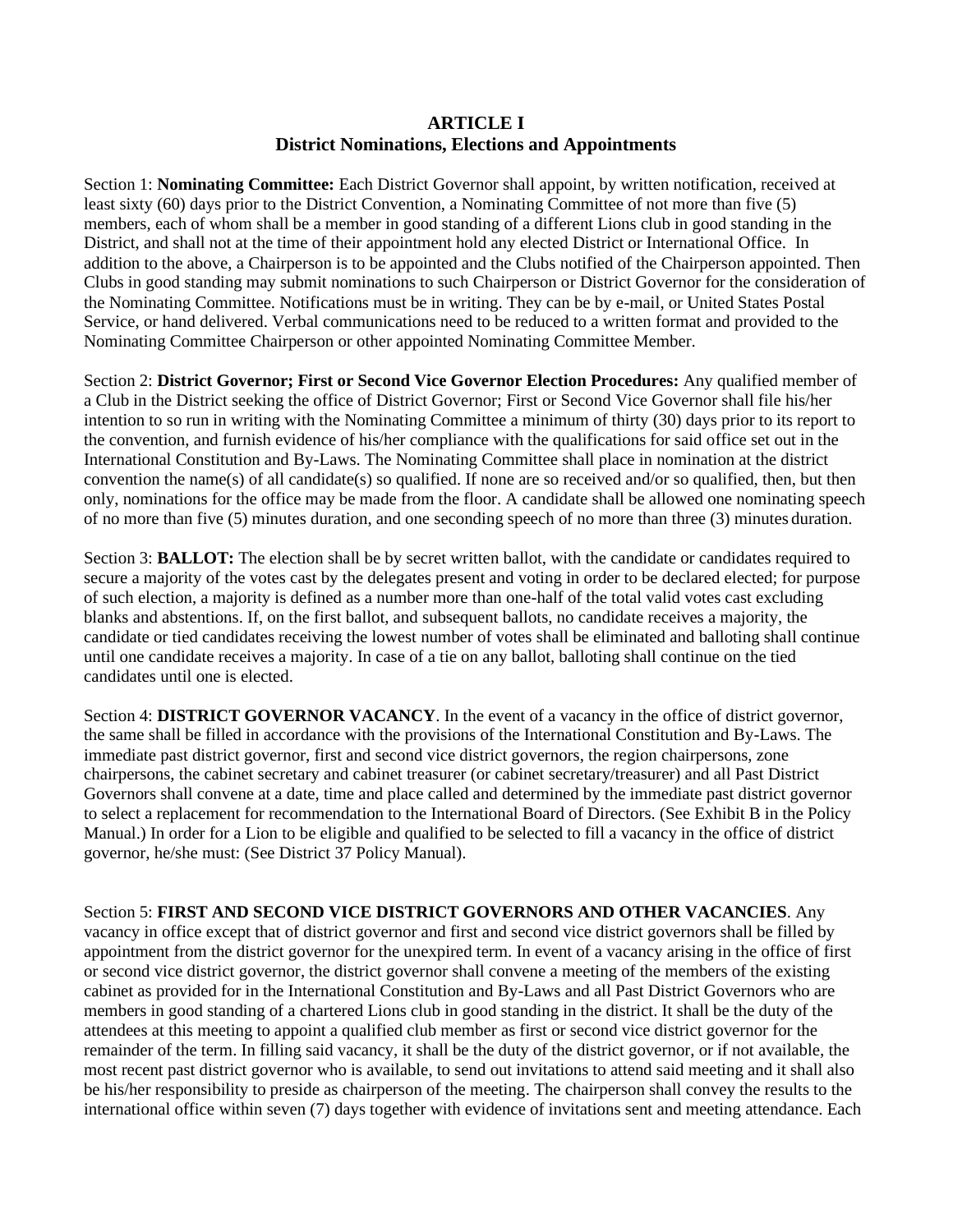Lion that is entitled to receive an invitation to attend and is present at said meeting shall be entitled to cast one vote for the Lion of his/her choice. In order for a Lion to be eligible and qualified to be selected to fill a vacancy in the office of first or second vice district governor, he/she must: (See District 37 Policy Manual)

Section 6: **Appointment:** The District Governor shall appoint, by the time he/she takes office, the Cabinet Secretary-Treasurer, or a Cabinet Secretary and a Cabinet Treasurer, one Region Chairperson for each Region (if the position is utilized during the District Governor's term), and one Zone Chairperson for each Zone, in the District, a Sergeant-at-Arms and such other Club members as may be included in the District Cabinet.

Section 7: **Removal:** Members of the District Cabinet other than the District Governor, First Vice District Governor and Second Vice District Governor may be removed from office by the affirmative vote of two-thirds (2/3) of the entire number of the District Cabinet.

Section 8: **PDG Full Delegate Status:** Montana District 37 grants full delegate status to each past district governor who is a member of a club in such district independent of the club delegate quotas.

#### **ARTICLE II Meetings**

#### Section 1: **DISTRICT CABINET MEETINGS:**

(a) **Regular**. A regular meeting of the cabinet shall be held in each quarter of the fiscal year, with the first of which should be held within thirty (30) days after the adjournment of the preceding international convention. Ten (10) days written notice of meetings setting forth a date, time and place determined by the district governor shall be given to each member by the cabinet secretary.

(b) **Special**. Special meetings of the cabinet may be called by the district governor at his/her discretion, and shall be called upon written request made to the district governor or the cabinet secretary by a majority of the members of the cabinet. No fewer than five (5) nor more than twenty (20) days written (including letters, electronic mail, facsimile transmission, or cable) notice of special meetings, setting forth the purposes and a date, time and place determined by the district governor, shall be given to each member by the cabinet secretary.

(c) **Quorum**. The attendance of a majority of the officers of this district shall constitute a quorum for any cabinet meeting.

(d) **Vote**. The voting privilege shall extend to all members of the district cabinet.

#### **ARTICLE III District Convention**

Section 1: **CONVENTION SITE SELECTION:** The District Governor shall receive invitations in writing from places desiring to entertain the succeeding year(s) annual convention. All invitations shall set forth such information as the district governor shall from time to time require and shall be delivered to him/her no later than thirty (30) days prior to the convening date of the convention at which the convention site shall be voted upon by the delegates of said convention. Procedure to be followed in investigation of bids and in presentation of the same to conventions, as well as action to be taken by a convention in the event no bids are acceptable to or so received by the district governor shall be determined by the district governor.

Section 2: **OFFICIAL CALL:** The Executive Committee shall issue an official printed call for the annual district convention not less than thirty (30) days prior to the date fixed for holding the same, stating the place, day and hour thereof.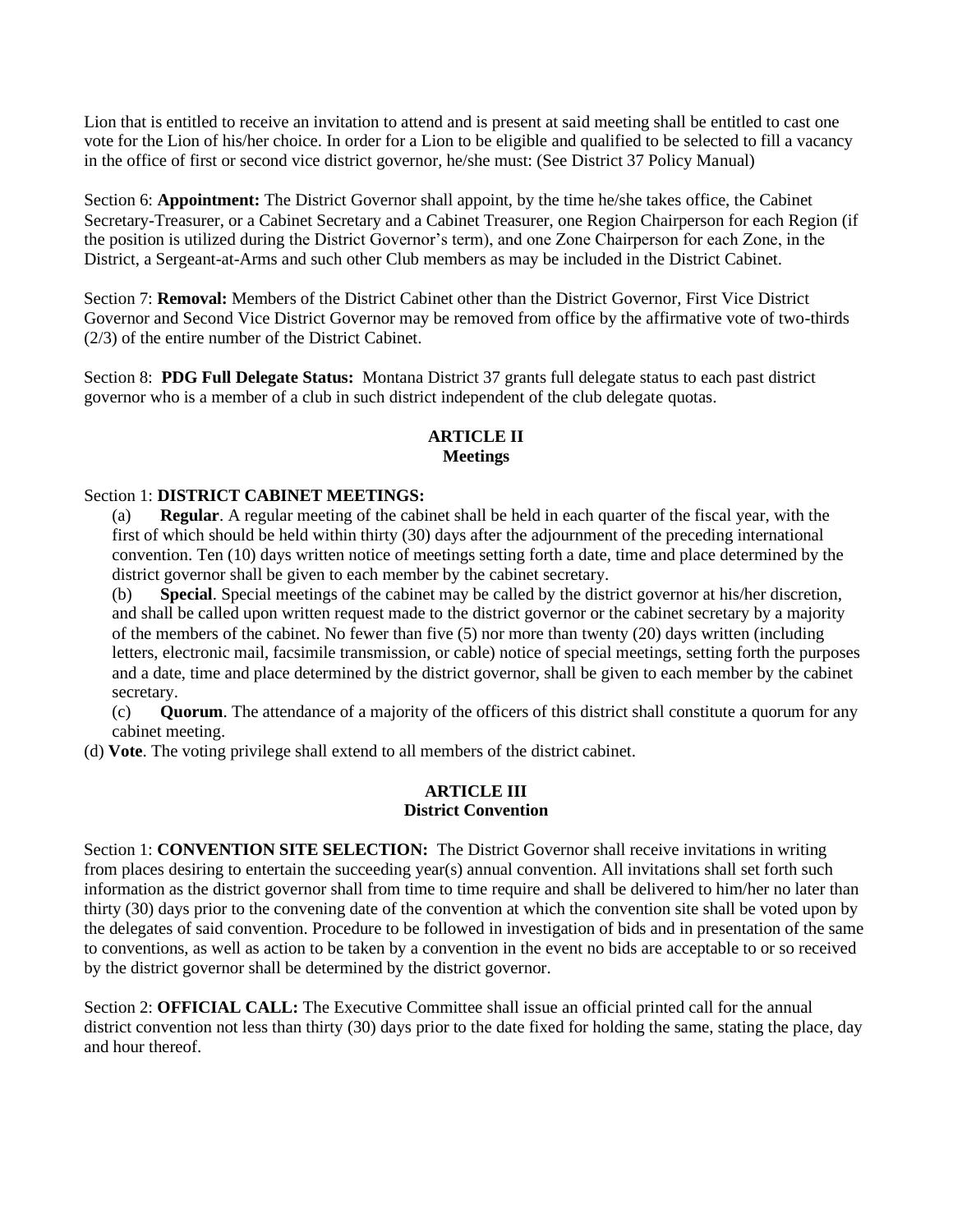Section 3: **SITE CHANGE:** The district cabinet shall retain, and have, power to change at any time, for good reason, the convention site chosen by a previous district convention, provided that the convention site shall be located within the district, and neither the district, officers of the district nor any member of the district cabinet, shall incur any liability thereby to any club or club member in the district. Notice of this site change shall be furnished in writing to each club in the district no less than sixty (60) days prior to the convening date of the annual convention.

Section 4: **OFFICERS:** The members of the district cabinet shall be the officers of the annual district convention.

Section 5: **SERGEANT-AT-ARMS:** A convention sergeant-at-arms and such assistant sergeant-at-arms as deemed necessary shall be appointed by the district governor.

Section 6: **OFFICIAL REPORT:** Within sixty (60) days after the close of the district convention, the cabinet secretary shall transmit one copy of the complete proceedings to the international office. Upon written request from any club in the respective district a copy shall be furnished to said club.

Section 7: **CREDENTIALS COMMITTEE:** The Credentials Committee of the district convention shall be composed of the district governor, as chairperson, the cabinet-secretary treasurer and two other non-officers of the district appointed by the district governor. The Credentials Committee shall have the powers and perform the duties set forth in ROBERT'S RULES OF ORDER, NEWLY REVISED.

Section 8: **ORDER OF CONVENTION BUSINESS:** The district governor shall arrange the order of business for the district convention, and the same shall be the order of the day for all sessions.

Section 9: **DISTRICT CONVENTION COMMITTEES:** The District Governor shall appoint the chairperson of, and fill any vacancies occurring in the following district convention committees: Resolutions, Elections, Constitution and By-Laws, Rules and International Convention. Each region shall have at least one representative on each such committee. These committees shall perform such duties as the district governor shall designate.

### **ARTICLE IV District Administration Fund**

Section 1: **DISTRICT REVENUE:** To provide revenue for approved district projects and to defray the administrative expenses of the district, an annual district administrative fund tax of \$25.00 is hereby levied upon each member of each club in the district. Payment shall be billed to each Club on January 1 to cover the entire Lion's fiscal year with billings of the same to be based upon the International roster of each club as of the last day of November, of the year billed. Said tax shall be paid to the cabinet treasurer (or cabinet secretary-treasurer) by each club in the district, except newly chartered and reorganized clubs, which shall collect and pay said tax on a pro-rata basis from the first day of the second month following the date of their organization or reorganization, as the case may be. Said tax shall be disbursed only for administrative, or other related expenses, of the district and only upon approval by the district governor's cabinet. Disbursement therefrom shall be by checks drawn and signed by the cabinet treasurer.

Section 2: **REMAINING FUNDS:** In any fiscal year, any balance remaining in the district administrative fund after payment of all district administrative expenses in that year shall remain in said district administrative fund and become available for future district administrative expenses and be treated as income in any fiscal year in which expended or otherwise budgeted for payment of such expenses.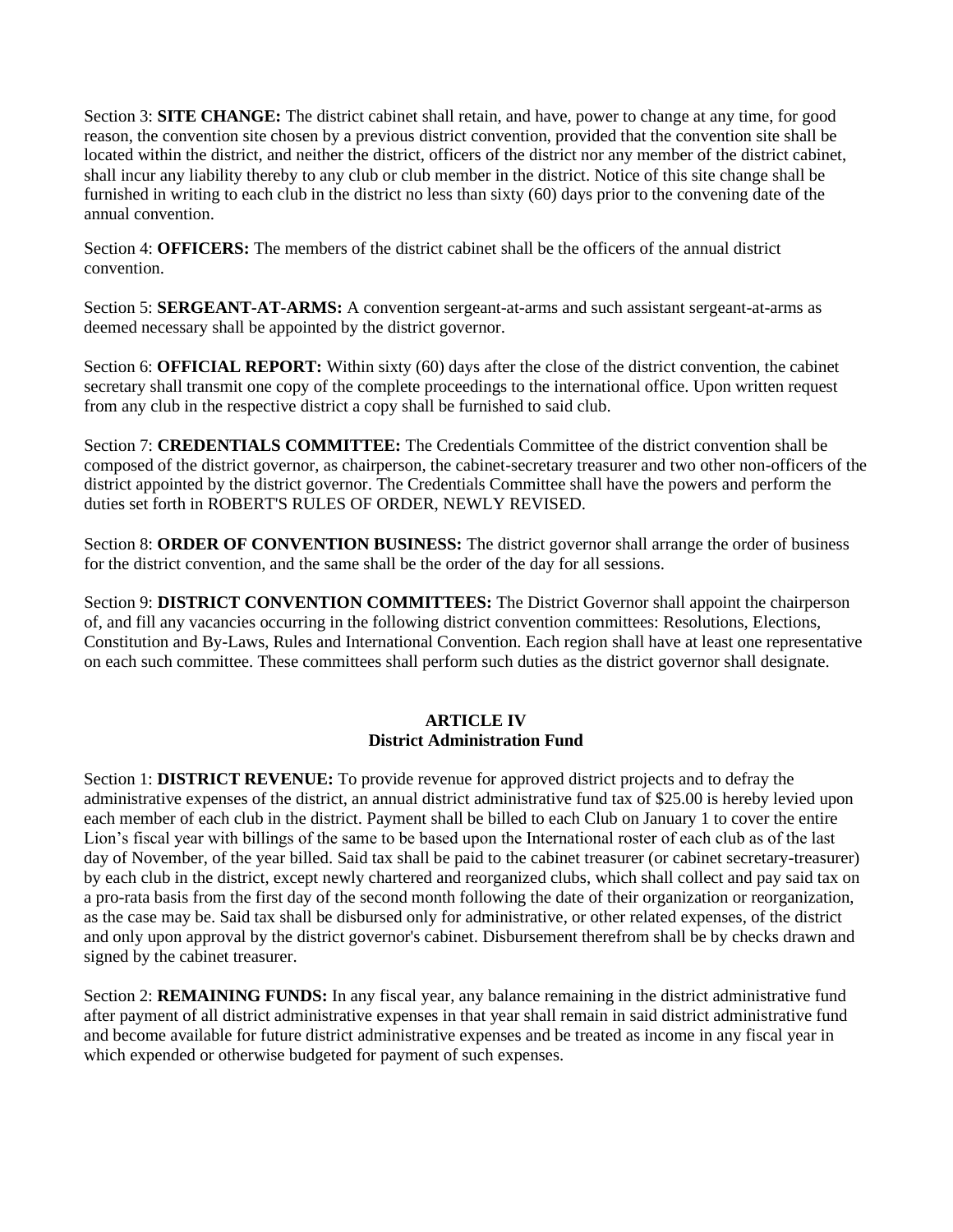*1.* Section 3: **LIFE MEMBERSHIP**: The following criteria: District 37 life membership may be granted to a Lion who has maintained active membership as a Lion for 20 years of service, or 15 years and reached the age of 70, or is critically ill. The cost of District 37 Life membership is US\$250.00, and is based on 10 years at the yearly rate of \$25.00. This is a one-time application fee and does not cover club, or Lions Clubs International dues. It is at the discretion of the club's board of directors to decide whether or not to charge club dues.

#### **ARTICLE V Miscellaneous**

Section 1: **DISTRICT GOVERNOR EXPENSES – INTERNATIONAL CONVENTION**: Expenses of the district governor elect in connection with his/her attending the international convention shall be considered a district administrative expense,and will be voted and approved by the District Cabinet. Reimbursement for such expenses shall be made by the district on the same basis as outlined in the Rules of Audit of Lions Clubs International.

Section 2: **FINANCIAL OBLIGATIONS:** The district governor and his/her cabinet shall not incur obligations in any fiscal year which will affect an unbalanced budget or deficit in said fiscal year.

Section 3: **CABINET SECRETARY-TREASURER BOND:** The cabinet secretary-treasurer and authorized signatories may be bonded in such amount and with such surety company as shall be approved by the district governor's cabinet and the cost of same shall be an administrative expense.

Section 4: **AUDIT OR REVIEW OF BOOKS:** The district governor's cabinet shall provide for an annual or more frequent audit or review of the books and accounts of the District.

Section 5: **COMPENSATION:** No officer shall receive any compensation for any service rendered to this district in his/her official capacity with the exception of the cabinet secretary and/or cabinet treasurer (or secretary/ treasurer) or District Administration whose compensation, if any, shall be fixed by the district cabinet. Reimbursement is not to be considered as compensation.

Section 6: **FISCAL YEAR:** The fiscal year of this district shall be from July 1st to June 30th.

Section 7: **RULES OF PROCEDURE:** Except as otherwise specifically provided in this constitution and bylaws, or in the rules of procedure adopted for a meeting, all questions of order and procedure adopted for a meeting, all questions of order and procedure in any district meeting or convention, any meeting of the district cabinet, region, zone or member club or of any group or committee of any one of them shall be determined by ROBERT'S RULES OF ORDER, NEWLY REVISED